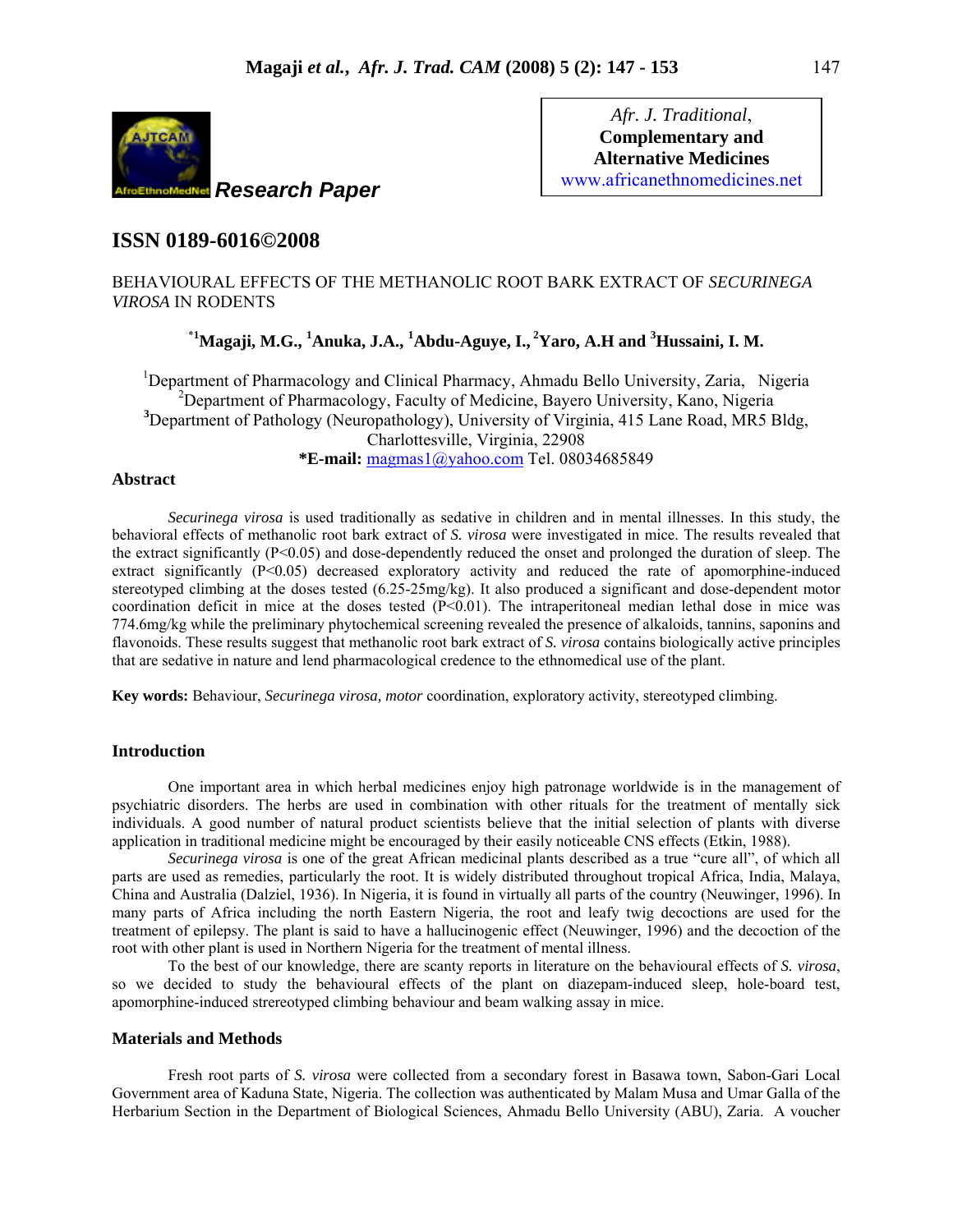specimen (NO 918) was deposited at the herbarium for future reference. The root was cleaned and the bark removed. The root bark was air dried under shade until a constant weight was obtained. It was then size-reduced into coarse powder with a pestle and mortar. 100g of the powered root bark was extracted with 500ml methanol for 72hrs using Soxhlet extraction apparatus. The solvent was evaporated to give an average yield of 12.63%.w/w. The extract was then stored in a desiccator. Phytochemical screening was done in accordance with the standard protocol as described by Trease and Evans (1983).

## **Experimental animals**

Swiss albino mice of either sex (20-30g) were obtained from the animal house facilities of the Department of Pharmacology and Clinical Pharmacy, ABU, Zaria. Day old white Rangers cockerels were obtained from the National Animal Production Research Institute (NAPRI), Shika, Kaduna, Nigeria. The mice maintained on Excel feeds, Ilorin and water *ad libitum,* were housed in polypropylene cages at room temperature throughout the study. All experimental protocols were approved by the University animal ethics committee. The experiments were conducted in quiet laboratory between hrs of 900h to 1600h.

## Acute Toxicity studies (LD<sub>50</sub>)

 $LD_{50}$  determination was conducted using the method of Lorke (1983) using the intraperitoneal (i.p.)route in mice. Briefly; the method was done into two phases. In the initial phase, 3 groups of three mice each were treated with the methanol root bark extract of the plant at doses of 10,100 and 1000mg/kg body weight i.p. and observed for signs of toxicity and death for 24 hrs. In the second phase, 4 groups each containing one mouse was injected with four more specific doses of the extract. The LD<sub>50</sub> value was determined by calculating the geometric mean of the lowest dose that caused death and the highest dose for which the animal survived (0/1and 1/1).

### **Diazepam-induced sleep in mice**

The method described by Beretz et al. (1978) and modified by Rakotonirina et al. (2001) was adopted in this study. 24 Swiss albino mice of either sex were randomly divided into four groups each containing 6 mice. The first group served as control and was given normal saline equivalent to the vehicle given with the extract i.p. The second, third and fourth groups were pre-treated with 6.25, 12.5 and 25mg extract per kg body weight, i.p. 30 mins post-treatment, the mice were administered diazepam at a dose of 30mg/kg body weight, i.p*.* The mice were placed individually in cages. The onset and the duration of sleep were determined for each animal. Loss of rightening reflex was considered as the criterion for sleep (Rolland et al., 1991) while the interval between the loss and the recovery of straightening was regarded as the duration of sleep (Fujimori, 1965).

#### **Test for Exploratory activity in mice**

The method for the hole-board test in mice was similar to those described previously (File, 1973). The apparatus used was a white painted wooden board (60cm x 30 cm) with 16 evenly spaced holes (1cm diameter x 2cm depth). 30 mice were randomly divided into 5 groups each containing 6 mice. The mice in the first group served as control and received normal saline equivalent to the vehicle given with the extract. The mice in the second, third and fourth will received 6.25, 12.5 and 25 extract per kg body weight, respectively while the mice in the fifth group received 1mg diazepam per kg body weight*.* All drugs and extract were administered intraperitoneally*.* 30 minutes post- treatment, each mouse was placed at a corner of the board and the number head dips on the hole was counted using a tally counter during 5minutes (Wolfman et al., 1994).

## **Apomorphine-induced stereotyped climbing in mice**

Adult male Swiss albino mice were randomly divided into five groups each containing six mice. The first group received normal saline equivalent to the vehicle given with the extract i.p. The second, third and the fourth groups received the extract at doses of 6.25, 12.5 and 25.0mg/kg body weight, respectively, i.p. 30 mins after treatment; all mice were treated with apomorphine (30mg/kg body weight, subcutaneously). Each mouse was placed singly in a wire mesh stick cage and the climbing behaviour was observed at 10, 20 and 30 mins interval after apomorphine administration and scored as follows: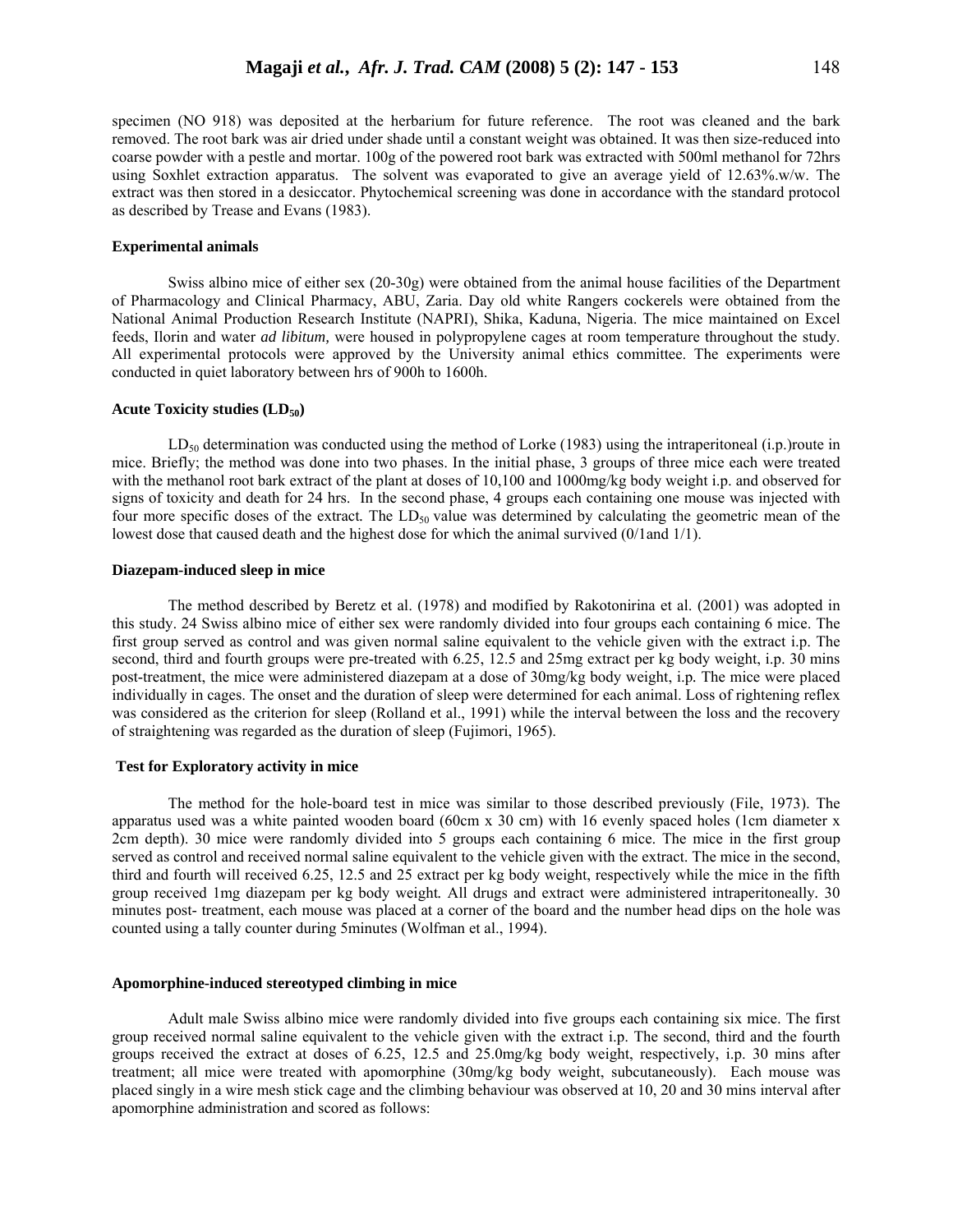$0 =$  four paws on the floor; 1 = fore feet holding the vertical bars; 2 = four feet holding the vertical bars. The ability of a drug to antagonize apomorphine-induced stereotyped climbing behaviour in the mouse has been correlated with neuroleptic potential (Prostais et al., 1976, Costall et al., 1978).

#### **The mouse beam walking assay for motor in-coordination**

The method previously described by Stanley et al., (2005) was adopted for this study. Adult male Swiss albino mice weighing 20-30g were trained to walk from a start platform along a ruler (80cm long, 3cm wide) elevated 30cm above the bench by metal support to a goal box. Three trials were performed for each mouse, and were designed such that the mouse tested would be aware that there was a goal box that could be reached. The mice that successfully walked along the ruler were randomly grouped into five groups each containing six mice. The first group received normal saline equivalent to the vehicle given with the extract, i.p. The second, third and the fourth groups received the extract at doses of 6.25, 12.5 and 25.0mg/kg body weight respectively, i.p. The fifth group received diazepam (1mg/kg body weight, i.p.). The beam was made of wood, 8mm in diameter, 60cm long and elevated 30cm above the bench by metal support. 30 mins post- treatment, each mouse was placed on the beam at one end and allowed to walk to the goal box. Mice that fell were returned to the position they fell from, with a maximum time of 60s allowed on beam. The number of foot slips (one or both hind limb slipping from the beam) was recorded with the aid of a tally counter. The number of foot slip is a measure of motor coordination deficit (Stanley et al., 2005).

#### **Statistical analysis**

The results were analyzed for statistical significance using one-way ANOVA followed by Dunnet's test. A P value <0.05 was considered significant.

### **Results**

The preliminary phytochemical screening of the methanolic root bark extract of *S. virosa* revealed the presence of saponins, tannins, glycosides, alkaloids and steroids.

The intraperitoneal median LD<sub>50</sub> value of the extract in mice was found to be 774.6 mg/kg body weight.

The extract significantly  $(p<0.05)$  decreased the onset of diazepam induced sleep at all the dose levels tested (6.25, 12.5 and  $25mg/kg$ ). It significantly ( $p \le 0.001$ ) and dose-dependently prolonged the duration of sleep induced by diazepam (Figure 1).

The extract at the doses tested (6.25, 12.5, and  $25mg/kg$ ) caused significant (p<0.01) decrease in the number of head dips in the hole-board experiment (Figure 2). Similarly, Diazepam (1mg/kg) caused a significant decrease in exploratory activity.

The extract significantly  $(p<0.01)$  inhibited apomorphine-induced stereotyped climbing behaviour at all the three doses tested, thirty mins post apomorphine administration. However, the attenuation of the climbing behaviour was not dose-dependent (Figure 3). The standard drug, haloperidol significantly attenuated the climbing behaviour in mice.

 The extract significantly and dose dependently produced motor coordination deficit at the doses tested  $(6.25, 12.5, 12.5)$  and  $(25.0)$ mg/kg). The standard drug, diazepam, significantly impaired motor coordination (p<0.01) at the dose of 1mg/kg (Figur 4).

#### **Discussion**

The extract significantly  $(P< 0.05)$  and dose-dependently reduced the onset and prolonged the duration of sleep induced by diazepam. By potentiating the diazepam-induced sleep, the extract seems to possess sleep inducing properties (Guillemain and Tetau, 1980; Rakotonirina et al., 2001). Sedative-hypnotic agents act to increase GABAmediated synaptic inhibition either by directly activating GABA receptors or, more usually, by enhancing the action of GABA on  $GABA_A$  receptors. Benzodiazepines and barbiturates are examples of widely used therapeutic agents that act as positive allosteric modulators at  $GABA_A$  receptors (Johnston, 2005). The ability of the extract to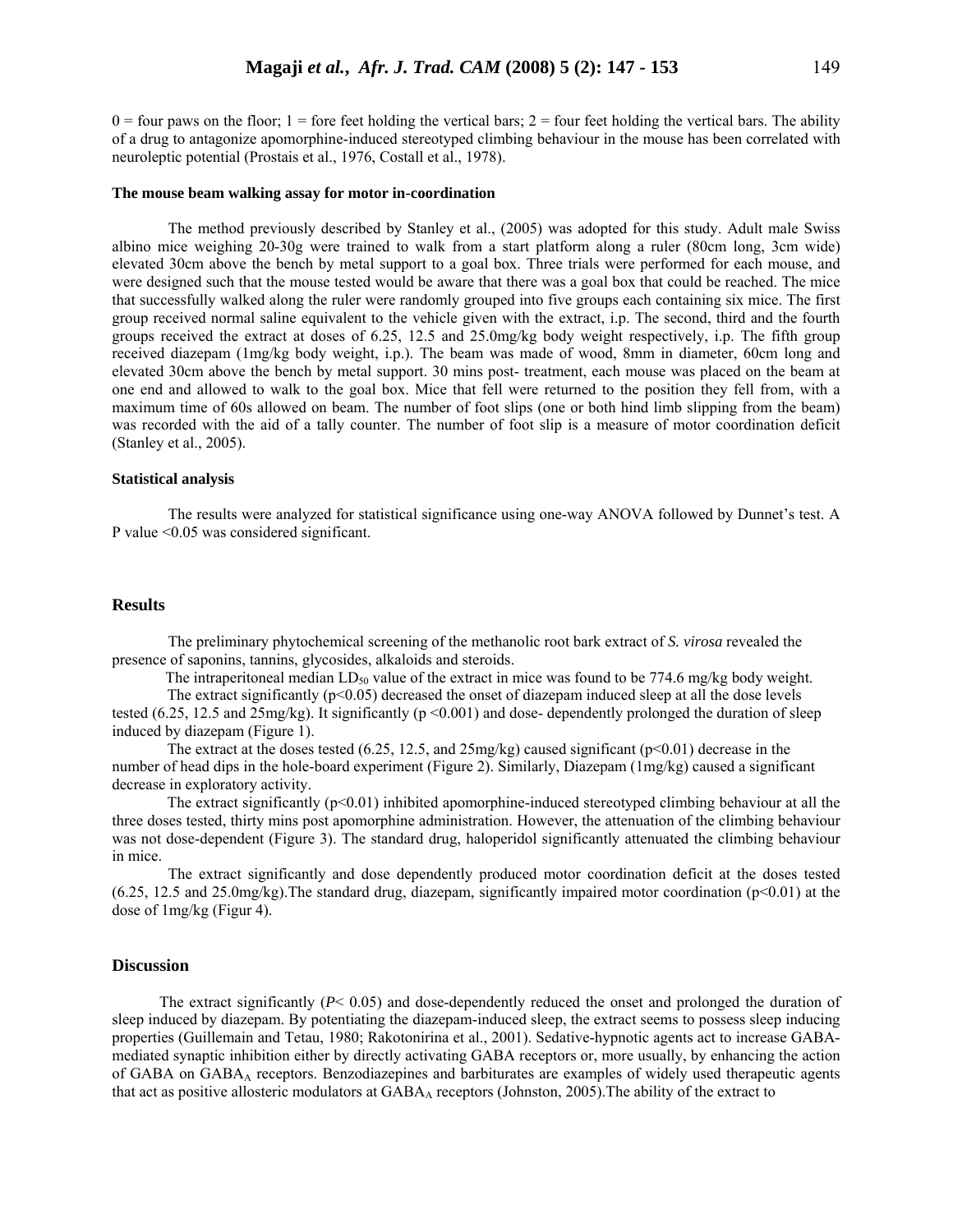

**Figure 1:** The effect of Methanolic root bark Extract of *S.virosa* on Diazepam-induced sleep in mice; \*(P< 0.05) and \*\*( $P < 0.001$ ), n=6



**Figure 2:** The effect of Methanolic root bark Extract of *S.virosa* on Exploratory activity in mice; \*\*(P<0.01) and \*\*\*(P<0.001), n=6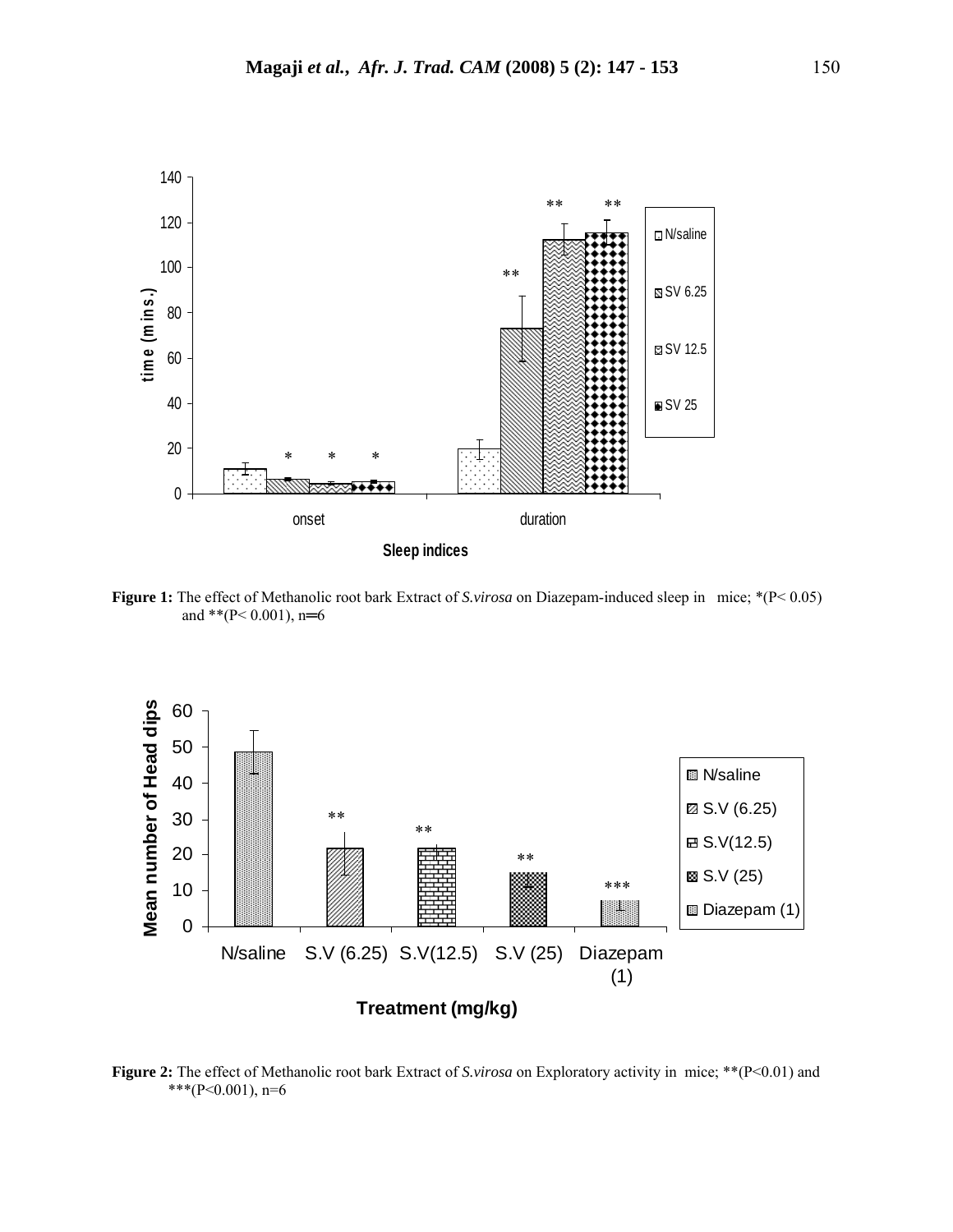

**Figure 3:** The effect of Methanolic root bark Extract of *S.virosa* on apomorphine-induced stereotyped climbing behaviour in mice \*( $p$ <0.05), and \*\*( $p$ <0.001) n=6



**Figure 4:** The effect of Methanolic root bark Extract of *S.virosa* and diazepam on motor coordination in mice. \* ( $p<0.05$ ), \*\* $(p<0.01)$ , and \*\*\* $(p<0.001)$ n═6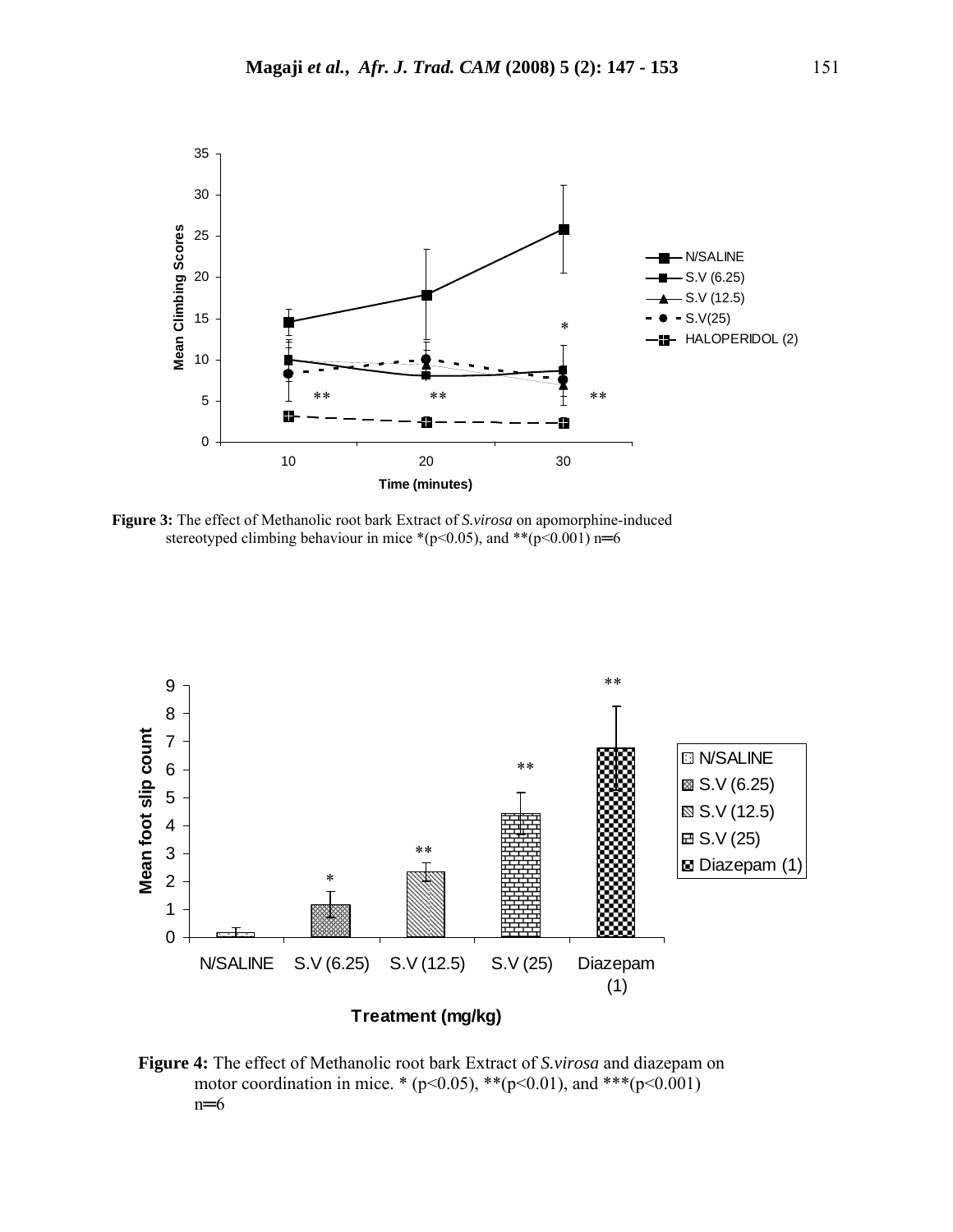potentiate the sedative property of diazepam suggests that it may possibly act by interacting with GABA-mediated synaptic transmission.

 The extract significantly produces a decrease in the exploratory behaviour pattern as shown in the head dip result. According to File and Wardill (1975), the hole-board experiment is a measure of exploratory behaviour in animals. A decrease in this parameter reveals a sedative behaviour (File and Pellow, 1985) and it has been accepted as a parameter for the evaluation of anxiety conditions in animals (Crawley, 1985). Decrease in exploratory activity in mice as demonstrated by reduction in head dip is a measure of CNS depressant activity (Adzu, 2002). The decrease in exploratory behaviour further supports the neurosedative property of the extract and its possible application in anxiety condition (Amos et al., 2001).

The extract significantly ( $p<0.05$ ) and dose-dependently increased the number of foot slips made by the mice. The number of foot slips made has been found to be a sensitive measure at determining Benzodiazepineinduced motor coordination deficits and is a good predicator of doses producing clinical sedation (Stanley et al., 2005). By increasing the number of foot slips made by rodents, the extract seems to possess a sedative property.

The ability of a drug to antagonize apomorphine-induced climbing behaviour in the mouse has been correlated with neuroleptic activity ( Prostais et al., 1976; Costall et al*.*, 1978). Inhibition of apomorphine-induced climbing in mouse is suggestive of  $D_1$  and  $D_2$  receptor blockade (Moore and Axton, 1988). The ability of the extract to antagonize apomorphine-induced climbing behaviour supports the hypotheses of central activity which might be related to anti-dopaminergic actions on the limbic system as suggested by Anca et al., (1993) and Morais et al., (1998). It has been reported that the saponins show a potent sedative activity when tested in similar models (Dubois et al., 1986). Alkaloids are the most important secondary metabolites in many plants that are held responsible for their sedative and anxiolytic action (Elizabetsky and Costa-Campos, 2006). The flavonoid, hispidulin has been reported to act as a positive allosteric modulator across a range of GABAA receptor subtypes (Kavvadias et al., 2004). It is therefore plausible to suggest that the sedative activity of extract may be due to the presence of alkaloid, saponins and flavonoids among other phytochemical constituents which have been shown to be present in the extract.

This study, therefore, suggests that the methanolic root bark extract of *S. virosa* possesses central sedative property and lend pharmacological credence to traditional use of the plant as sedative in children and in the management of mental illnesses. Further work is going on in our laboratory to isolate the compound responsible for the observed sedative effect of the root bark extract of the plant.

## **References**

- 1. Adzu, S., Amos, S., Dzarma, C.W. and Gamaniel, K. (2002). Effect of *Zizypus spinchristi* wild aqueous extract on the central nervous system in mice. J. Ethnopharmacol*.*, **79:**13-16
- 2. Amos, S., Kolawole, E., Akah, P., Wambebe, C. and Gamaniel, K. (2001). Behavioural effect of the aqueous extract of *Guiera senegalensis* in mice and rats. Phytomedicine. **8 (5):** 356-361
- 3. Anca, J.M., Lamela, M. and Calleja, J.M. (1993). Activity on the central nervous system of *Himanthalia elongata*. Planta medica, **5:**218-220.
- 4. Beretz, A., Haag-Berrurie, M and Anton, R. (1978). Choix de méthodes pharmacologiques pour l'étude des activités de l'aubépine. Plantes médicinales et phytothérapie **4:** 305-314.
- 5. Costall, B. and Naylor, R.J. (1974). On catalepsy and catatonia and the predictability of the cataleptic test for neuroleptics activity. Psychopharmacol. (Berlin), **34:**233-241.
- 6. Crawley, J.N (1985).Exploratory behavior models of anxiety in mice. Neuroscience behavioral reviews, **9:**37- 44.
- 7. Dalziel, J. M. (1936). The useful plants of West Tropical Africa Watmonghs, Idle, London. pp. 354-355.
- 8. Elizabetsky, E. and Costa-Campos, L. (2006). The alkaloid alstonine: a review of its pharmacological properties. eCAM, **3:**39-48
- 9. Etkin, N.L. (1988). Ethnopharmacology: Behavioural approaches in the anthropological study of indigenous medicines. Annual Review Anthropol. **17:**23-42
- 10. Dubois, M.A., Ilyas, M. and Wagnar, H. (1986). Cussonoides A and B, two Triterpenes-saponins from *Cussonia barteri*. Planta Medica, **56:** 80-83
- 11. File, S. and Pellow, S. (1985).The effect of triazolobenzodiazepines in two animal tests of anxiety and on the hole–board. Bri. J. Pharmacol.*,* **86:**729–735.
- 12. File, S.E. (1973). Effects of Chlorpromazine on exploration and habitation in the rat. Bri. J. Pharmacol*.*. **49:** 303-31